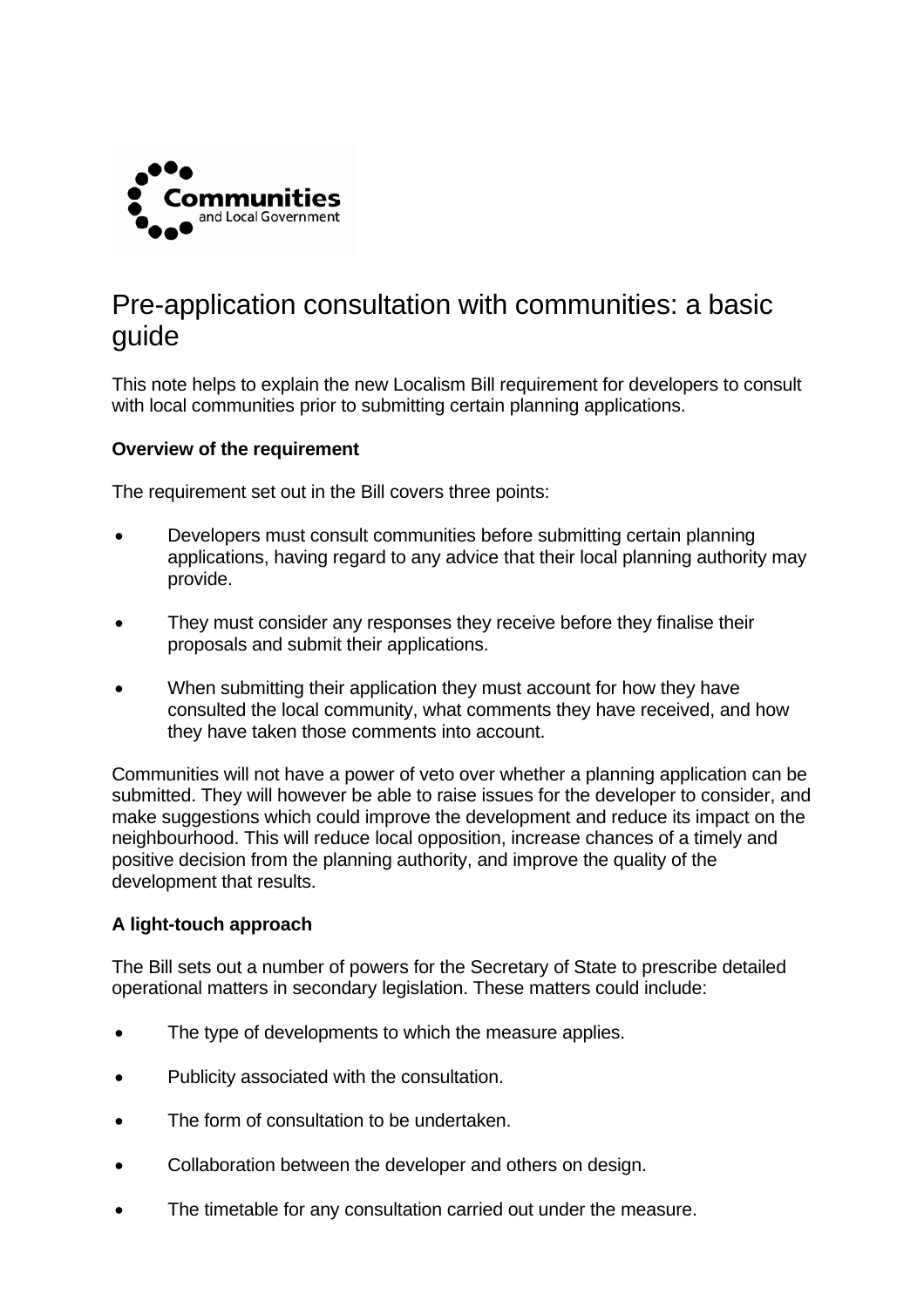The intention of the Government is that the provision will be light touch, and we do not expect the secondary legislation to be prescriptive. We want to see how things play out in practice and to encourage a locally sensitive, proportionate and intuitive approach. However, to commence the provision it will be necessary to amend secondary legislation to specify what types of applications the measure will apply to.

# **What types of developments will the provision apply to?**

The impact assessment of the Bill provision looked at what the impact would be if the measure applied only to large-scale major applications.

A large scale major application is:

- Residential developments of 200 or more new residential units, or (where the number of residential units to be constructed is not specified) with a site area of four hectares or more.
- Any non-residential developments providing 10,000 square metres or more of new floorspace, or with a site area of two hectares or more.

However, what developments the provision applies to is still open for discussion.

The impact assessment is available online at [www.communities.gov.uk/publications/localgovernment/localismpreapplications](http://www.communities.gov.uk/publications/localgovernment/localismpreapplications)

# **What types of application will be caught by the provision?**

The following application types are included in the new requirement, where a development meets the criteria to be set out in the secondary legislation.

- Full applications for planning permission.
- Outline applications for planning permission.
- Applications for Minerals consent.

Other application types, including householder planning applications, lawful development certificates, prior notification applications, listed building and conservation area consent applications and section 73 applications are not subject to this requirement.

## **What role might national policy play?**

Although this requirement will apply only to developments, there is potential for all schemes to benefit from pre application discussion. National policy could be used to encourage developers to go beyond any minimum requirements set out in legislation, and to consult communities wherever they consider this to be appropriate.